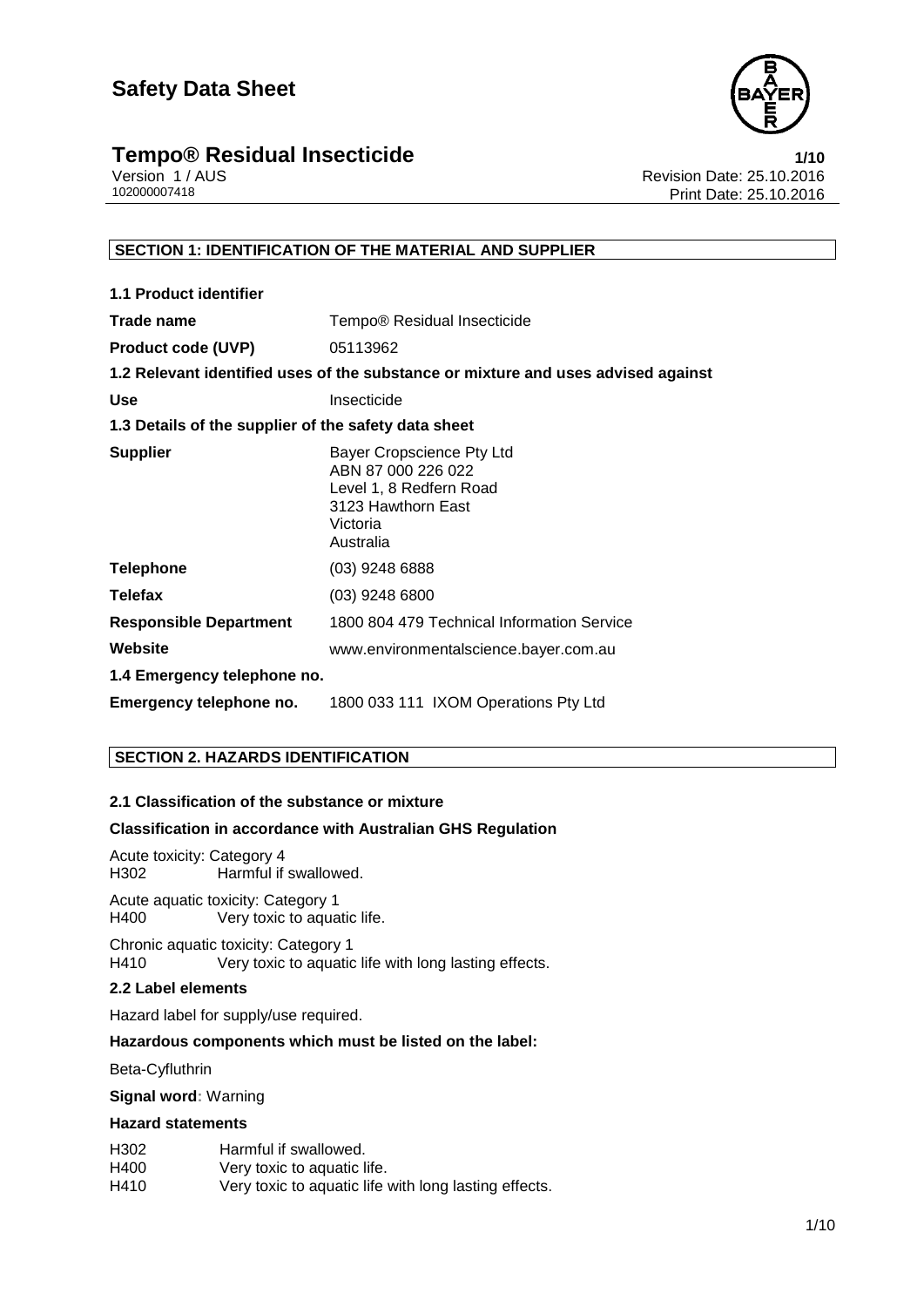

# **Tempo® Residual Insecticide**<br>
Version 1/AUS **2/10**<br>
Revision Date: 25.10.2016

Version 1 / AUS<br>102000007418<br>102000007418<br>Revision Date: 25.10.2016 Print Date: 25.10.2016

#### **Precautionary statements**

| P <sub>264</sub> | Wash hands thoroughly after handling.                                   |
|------------------|-------------------------------------------------------------------------|
| P270             | Do not eat, drink or smoke when using this product.                     |
| P301 + P312      | IF SWALLOWED: Call a POISON CENTER/doctor/physician if you feel unwell. |
| P330             | Rinse mouth.                                                            |
| P501             | Dispose of contents/container in accordance with local regulation.      |

#### **2.3 Other hazards**

No other hazards known.

#### **SECTION 3. COMPOSITION/INFORMATION ON INGREDIENTS**

#### **Chemical nature**

Beta-Cyfluthrin 25 g/l

Suspension concentrate (=flowable concentrate)(SC)

| <b>Chemical Name</b>                          | CAS-No.       | Concentration [%] |
|-----------------------------------------------|---------------|-------------------|
| Beta-Cyfluthrin                               | 68359-37-5    | 2.27              |
| Sulphuric acid                                | 7664-93-9     | 0.05              |
| Mixture of: 5-chloro-2-methyl-4-isothiazolin- | 55965-84-9    | 0.20              |
| 3-one and 2-methyl-4-isothiazolin-3-one       |               |                   |
| Glycerine                                     | $56 - 81 - 5$ | 10.00             |
| Other ingredients (non-hazardous) to 100%     |               |                   |

#### **SECTION 4. FIRST AID MEASURES**

**If poisoning occurs, immediately contact a doctor or Poisons Information Centre (telephone 13 11 26), and follow the advice given. Show this Safety Data Sheet to the doctor.**

#### **4.1 Description of first aid measures**

| <b>General advice</b> | Move out of dangerous area. Place and transport victim in stable<br>position (lying sideways). Remove contaminated clothing immediately<br>and dispose of safely.                                                                                                                                                                                                                                                                               |
|-----------------------|-------------------------------------------------------------------------------------------------------------------------------------------------------------------------------------------------------------------------------------------------------------------------------------------------------------------------------------------------------------------------------------------------------------------------------------------------|
| <b>Inhalation</b>     | Move to fresh air. Keep patient warm and at rest. Call a physician or<br>poison control center immediately.                                                                                                                                                                                                                                                                                                                                     |
| <b>Skin contact</b>   | Immediately wash with plenty of soap and water for at least 15<br>minutes. Warm water may increase the subjective severity of the<br>irritation/paresthesia. This is not a sign of systemic poisoning. In case<br>of skin irritation, application of oils or lotions containing vitamin E may<br>be considered. If symptoms persist, call a physician.                                                                                          |
| Eye contact           | Rinse immediately with plenty of water, also under the eyelids, for at<br>least 15 minutes. Remove contact lenses, if present, after the first 5<br>minutes, then continue rinsing eye. Warm water may increase the<br>subjective severity of the irritation/paresthesia. This is not a sign of<br>systemic poisoning. Apply soothing eye drops, if needed anaesthetic<br>eye drops. Get medical attention if irritation develops and persists. |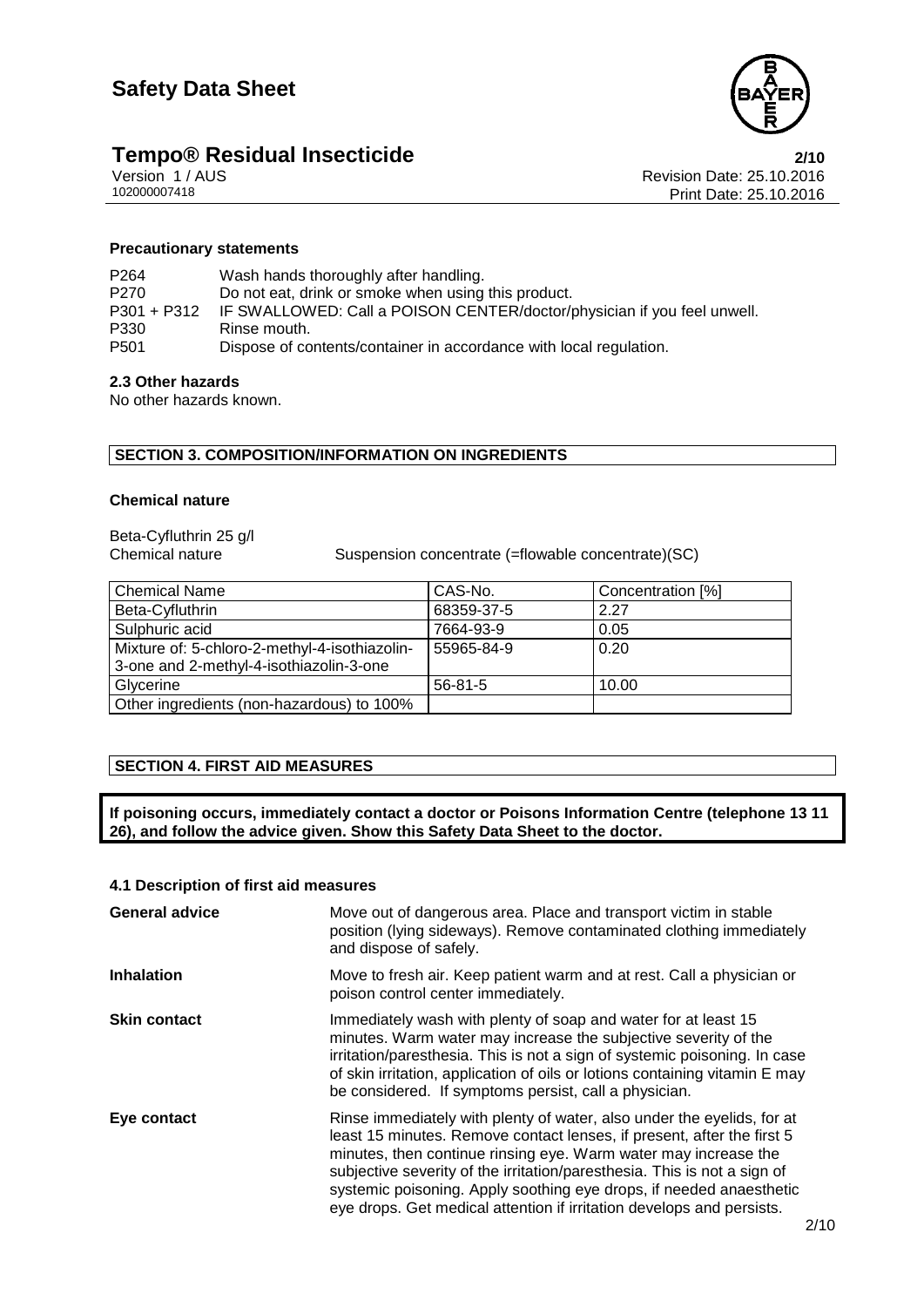



Version 1 / AUS Revision Date: 25.10.2016 102000007418 Print Date: 25.10.2016

| Ingestion                                                                      | Rinse out mouth and give water in small sips to drink. Do NOT induce<br>vomiting. Do not leave victim unattended. Call a physician or poison<br>control center immediately.                                                                                                                                                                                                                                                                                                                                                                                                                                                                                                                                                            |  |
|--------------------------------------------------------------------------------|----------------------------------------------------------------------------------------------------------------------------------------------------------------------------------------------------------------------------------------------------------------------------------------------------------------------------------------------------------------------------------------------------------------------------------------------------------------------------------------------------------------------------------------------------------------------------------------------------------------------------------------------------------------------------------------------------------------------------------------|--|
|                                                                                | 4.2 Most important symptoms and effects, both acute and delayed                                                                                                                                                                                                                                                                                                                                                                                                                                                                                                                                                                                                                                                                        |  |
| <b>Symptoms</b>                                                                | Local:, Skin and eye paraesthesia which may be severe, Usually<br>transient with resolution within 24 hours, Skin, eye and mucous<br>membrane irritation, Cough, Sneezing                                                                                                                                                                                                                                                                                                                                                                                                                                                                                                                                                              |  |
|                                                                                | Systemic:, discomfort in the chest, Tachycardia, Hypotension, Nausea,<br>Abdominal pain, Diarrhoea, Vomiting, Blurred vision, Headache,<br>anorexia, Somnolence, Coma, Convulsions, Tremors, Prostration,<br>Airway hyperreaction, Pulmonary oedema, Palpitation, Muscular<br>fasciculation, Apathy, Dizziness                                                                                                                                                                                                                                                                                                                                                                                                                         |  |
| 4.3 Indication of any immediate medical attention and special treatment needed |                                                                                                                                                                                                                                                                                                                                                                                                                                                                                                                                                                                                                                                                                                                                        |  |
| <b>Risks</b>                                                                   | This product contains a pyrethroid. Pyrethroid poisoning should not be<br>confused with carbamate or organophosphate poisoning.                                                                                                                                                                                                                                                                                                                                                                                                                                                                                                                                                                                                        |  |
| <b>Treatment</b>                                                               | Systemic treatment: Initial treatment: symptomatic. Monitor: respiratory<br>and cardiac functions. In case of ingestion gastric lavage should be<br>considered in cases of significant ingestions only within the first 2<br>hours. However, the application of activated charcoal and sodium<br>sulphate is always advisable. Keep respiratory tract clear. Oxygen or<br>artificial respiration if needed. In case of convulsions, a<br>benzodiazepine (e.g. diazepam) should be given according to standard<br>regimens. If not effective, phenobarbital may be used.<br>Contraindication: atropine. Contraindication: derivatives of adrenaline.<br>There is no specific antidote. Recovery is spontaneous and without<br>sequelae. |  |
|                                                                                | In case of skin irritation, application of oils or lotions containing vitamin<br>E may be considered.                                                                                                                                                                                                                                                                                                                                                                                                                                                                                                                                                                                                                                  |  |

### **SECTION 5. FIRE FIGHTING MEASURES**

| 5.1 Extinguishing media                                         |                                                                                                                               |
|-----------------------------------------------------------------|-------------------------------------------------------------------------------------------------------------------------------|
| <b>Suitable</b>                                                 | Water spray, Carbon dioxide (CO2), Foam, Sand                                                                                 |
| 5.2 Special hazards arising<br>from the substance or<br>mixture | Dangerous gases are evolved in the event of a fire.                                                                           |
| 5.3 Advice for firefighters                                     |                                                                                                                               |
| <b>Special protective</b><br>equipment for firefighters         | In the event of fire and/or explosion do not breathe fumes. In the event<br>of fire, wear self-contained breathing apparatus. |
|                                                                 | Wear self-contained breathing apparatus and protective suit.                                                                  |
| <b>Further information</b>                                      | Contain the spread of the fire-fighting media. Do not allow run-off from<br>fire fighting to enter drains or water courses.   |
| <b>Hazchem Code</b>                                             | $\cdot 3Z$                                                                                                                    |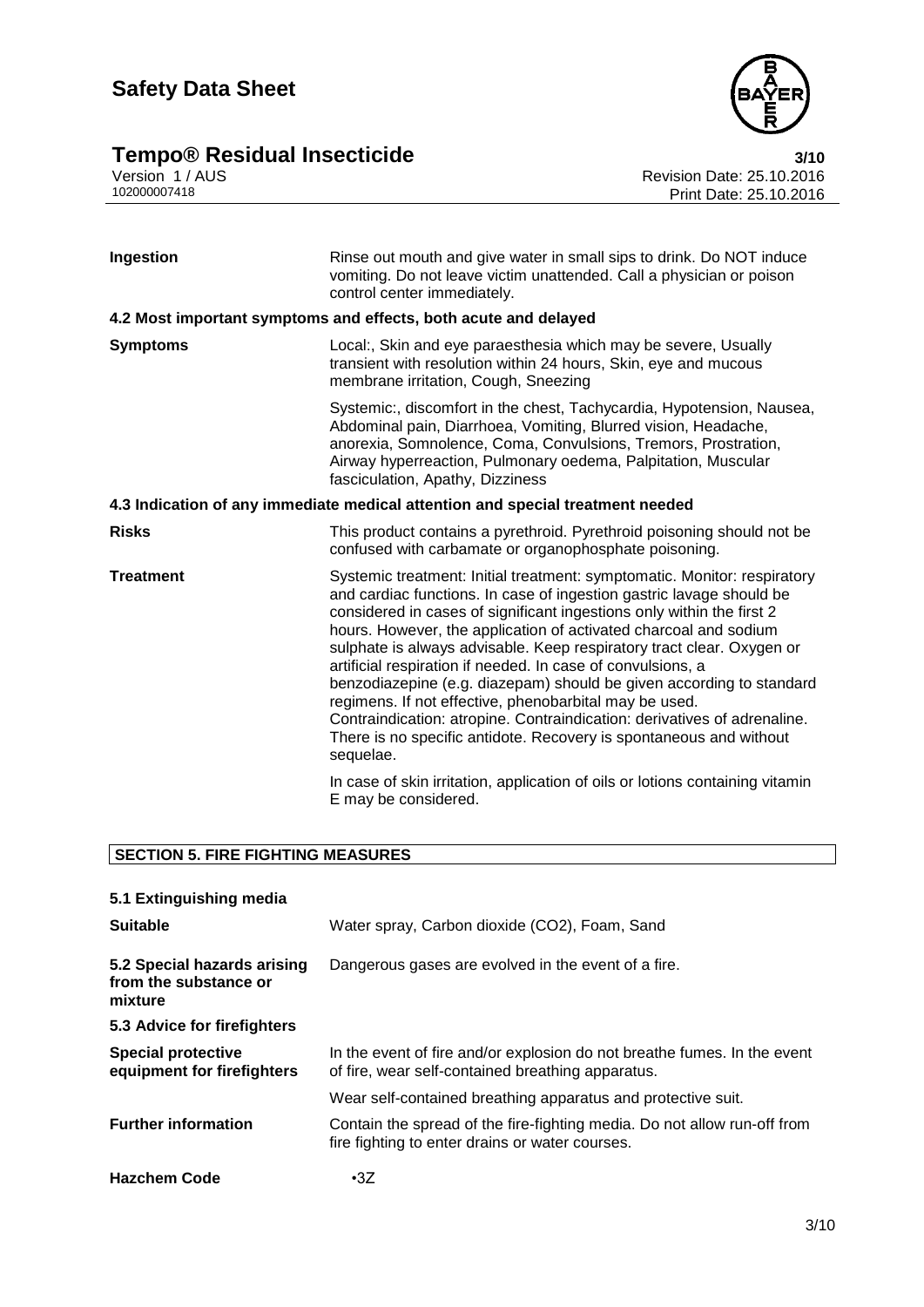

# **Tempo® Residual Insecticide**<br>Version 1/AUS Version 1/AUS

Version 1 / AUS<br>102000007418<br>102000007418<br>Revision Date: 25.10.2016 Print Date: 25.10.2016

#### **SECTION 6. ACCIDENTAL RELEASE MEASURES**

| 6.1 Personal precautions, protective equipment and emergency procedures |                                                                                                                                                                                                                                                          |  |
|-------------------------------------------------------------------------|----------------------------------------------------------------------------------------------------------------------------------------------------------------------------------------------------------------------------------------------------------|--|
| <b>Precautions</b>                                                      | Avoid contact with spilled product or contaminated surfaces. Use<br>personal protective equipment. When dealing with a spillage do not<br>eat, drink or smoke.                                                                                           |  |
| <b>6.2 Environmental</b><br>precautions                                 | Do not allow to get into surface water, drains and ground water. If the<br>product contaminates rivers and lakes or drains inform respective<br>authorities.                                                                                             |  |
| 6.3 Methods and materials for containment and cleaning up               |                                                                                                                                                                                                                                                          |  |
| Methods for cleaning up                                                 | Soak up with inert absorbent material (e.g. sand, silica gel, acid<br>binder, universal binder, sawdust). Clean contaminated floors and<br>objects thoroughly, observing environmental regulations. Keep in<br>suitable, closed containers for disposal. |  |
| 6.4 Reference to other<br>sections                                      | Information regarding safe handling, see section 7.<br>Information regarding personal protective equipment, see section 8.<br>Information regarding waste disposal, see section 13.                                                                      |  |

#### **SECTION 7. HANDLING AND STORAGE**

#### **7.1 Precautions for safe handling**

| Advice on safe handling                                 | Use only in area provided with appropriate exhaust ventilation.                                                                                                                                                                                                                                |
|---------------------------------------------------------|------------------------------------------------------------------------------------------------------------------------------------------------------------------------------------------------------------------------------------------------------------------------------------------------|
| <b>Hygiene measures</b>                                 | Avoid contact with skin, eyes and clothing. Keep working clothes<br>separately. Wash hands immediately after work, if necessary take a<br>shower. Remove soiled clothing immediately and clean thoroughly<br>before using again. Garments that cannot be cleaned must be<br>destroyed (burnt). |
|                                                         | 7.2 Conditions for safe storage, including any incompatibilities                                                                                                                                                                                                                               |
| <b>Requirements for storage</b><br>areas and containers | Store in original container. Keep containers tightly closed in a dry, cool<br>and well-ventilated place. Store in a place accessible by authorized                                                                                                                                             |

persons only. Keep away from direct sunlight.

### **Advice on common storage** Keep away from food, drink and animal feedingstuffs.

#### **SECTION 8. EXPOSURE CONTROLS / PERSONAL PROTECTION**

#### **8.1 Control parameters**

| <b>Components</b>                               | CAS-No.       | <b>Control parameters</b>        | <b>Update</b> | <b>Basis</b>   |
|-------------------------------------------------|---------------|----------------------------------|---------------|----------------|
| Beta-Cyfluthrin                                 | 68359-37-5    | $0.01 \text{ mg/m}$ 3<br>(TWAEV) |               | OES BCS*       |
| Synthetic amorphous silica<br>(Inhalable dust.) | 112926-00-8   | $10$ mg/m $3$<br>(TWA)           | 12 2011       | <b>AU NOEL</b> |
| Glycerine<br>(Inhalable mist.)                  | $56 - 81 - 5$ | $10$ mg/m $3$<br>(TWA)           | 12 2011       | AU NOEL        |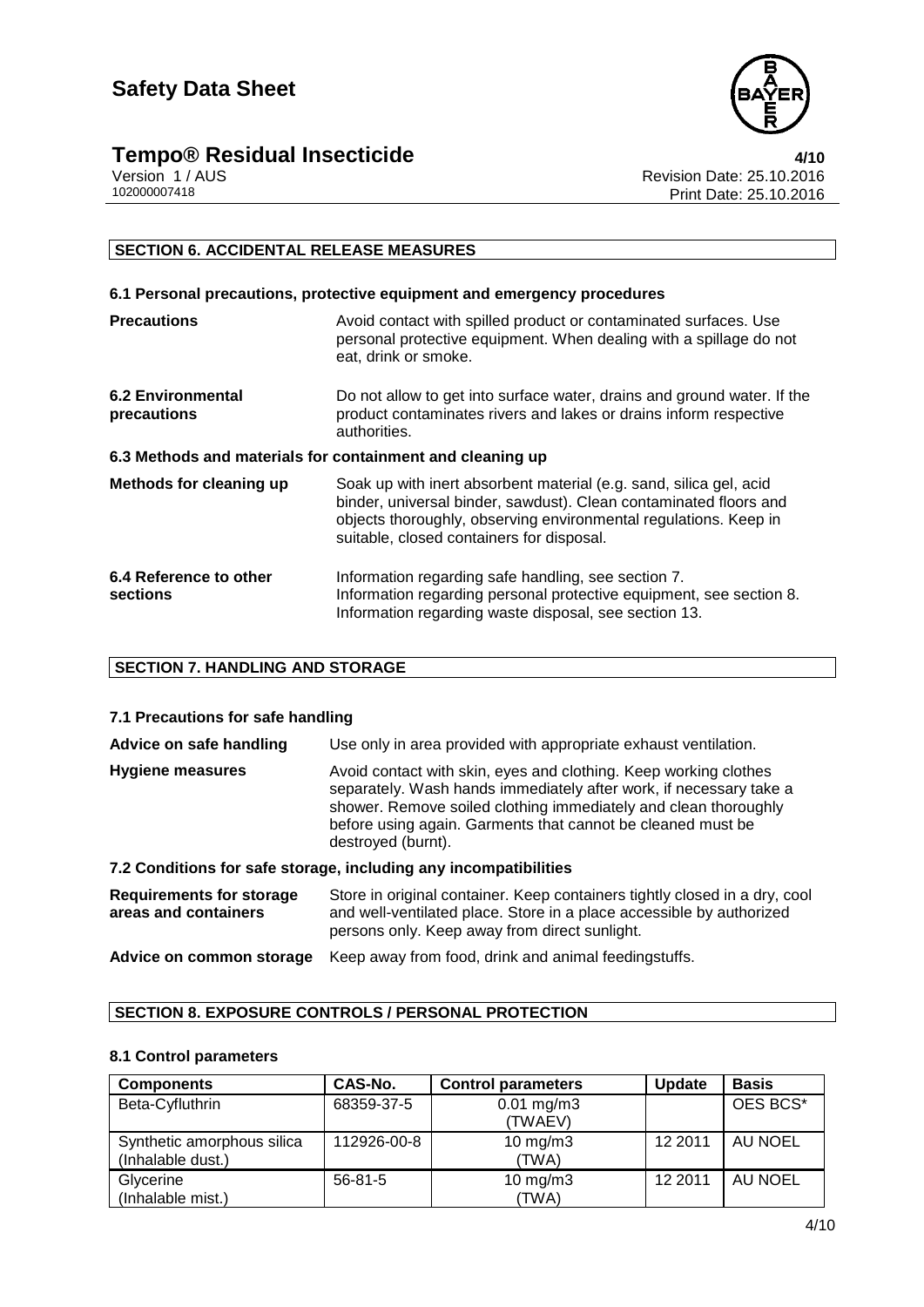## **Safety Data Sheet**





Version 1 / AUS Revision Date: 25.10.2016 Print Date: 25.10.2016

#### \*OES BCS: Internal Bayer CropScience "Occupational Exposure Standard"

| <b>8.2 Exposure controls</b>       |                                                                                                                                                                                                                                                                                                                                                                                                                                                                                                                                        |
|------------------------------------|----------------------------------------------------------------------------------------------------------------------------------------------------------------------------------------------------------------------------------------------------------------------------------------------------------------------------------------------------------------------------------------------------------------------------------------------------------------------------------------------------------------------------------------|
| <b>Respiratory protection</b>      | Respiratory protection is not required under anticipated<br>circumstances of exposure.<br>Respiratory protection should only be used to control residual risk of<br>short duration activities, when all reasonably practicable steps have<br>been taken to reduce exposure at source e.g. containment and/or<br>local extract ventilation. Always follow respirator manufacturer's<br>instructions regarding wearing and maintenance.                                                                                                  |
| <b>Hand protection</b>             | Wear CE Marked (or equivalent) nitrile rubber gloves (minimum<br>thickness of 0,4 mm). Wash when contaminated and dispose of<br>when contaminated inside, when perforated or when contamination<br>on the outside cannot be removed. Wash hands frequently and<br>always before eating, drinking, smoking or using the toilet.                                                                                                                                                                                                         |
| Eye protection                     | Wear goggles (conforming to EN166, Field of Use $=$ 5 or equivalent).                                                                                                                                                                                                                                                                                                                                                                                                                                                                  |
| Skin and body protection           | Wear standard coveralls and Category 3 Type 6 suit.<br>If there is a risk of significant exposure, consider a higher protective<br>type suit.<br>Wear two layers of clothing wherever possible. Polyester/cotton or<br>cotton overalls should be worn under chemical protection suit and<br>should be professionally laundered frequently.<br>If chemical protection suit is splashed, sprayed or significantly<br>contaminated, decontaminate as far as possible, then carefully<br>remove and dispose of as advised by manufacturer. |
| <b>General protective measures</b> | In normal use and handling conditions please refer to the label<br>and/or leaflet. In all other cases the above mentioned<br>recommendations would apply.                                                                                                                                                                                                                                                                                                                                                                              |
| <b>Engineering Controls</b>        |                                                                                                                                                                                                                                                                                                                                                                                                                                                                                                                                        |
| Advice on safe handling            | Use only in area provided with appropriate exhaust ventilation.                                                                                                                                                                                                                                                                                                                                                                                                                                                                        |

#### **SECTION 9. PHYSICAL AND CHEMICAL PROPERTIES**

#### **9.1 Information on basic physical and chemical properties**

| Form                                              | suspension                                                                   |
|---------------------------------------------------|------------------------------------------------------------------------------|
| <b>Colour</b>                                     | grey white                                                                   |
| Odour                                             | weak, characteristic                                                         |
| pH                                                | 3.0 - 7.0 at 100 % (23 °C)                                                   |
| <b>Flash point</b>                                | >100 °C<br>No flash point - Determination conducted up to the boiling point. |
| <b>Density</b>                                    | ca. 1.14 g/cm <sup>3</sup> at 20 °C                                          |
| <b>Water solubility</b>                           | miscible                                                                     |
| <b>Partition coefficient: n-</b><br>octanol/water | Beta-Cyfluthrin: log Pow: 6.18 at 22 °C                                      |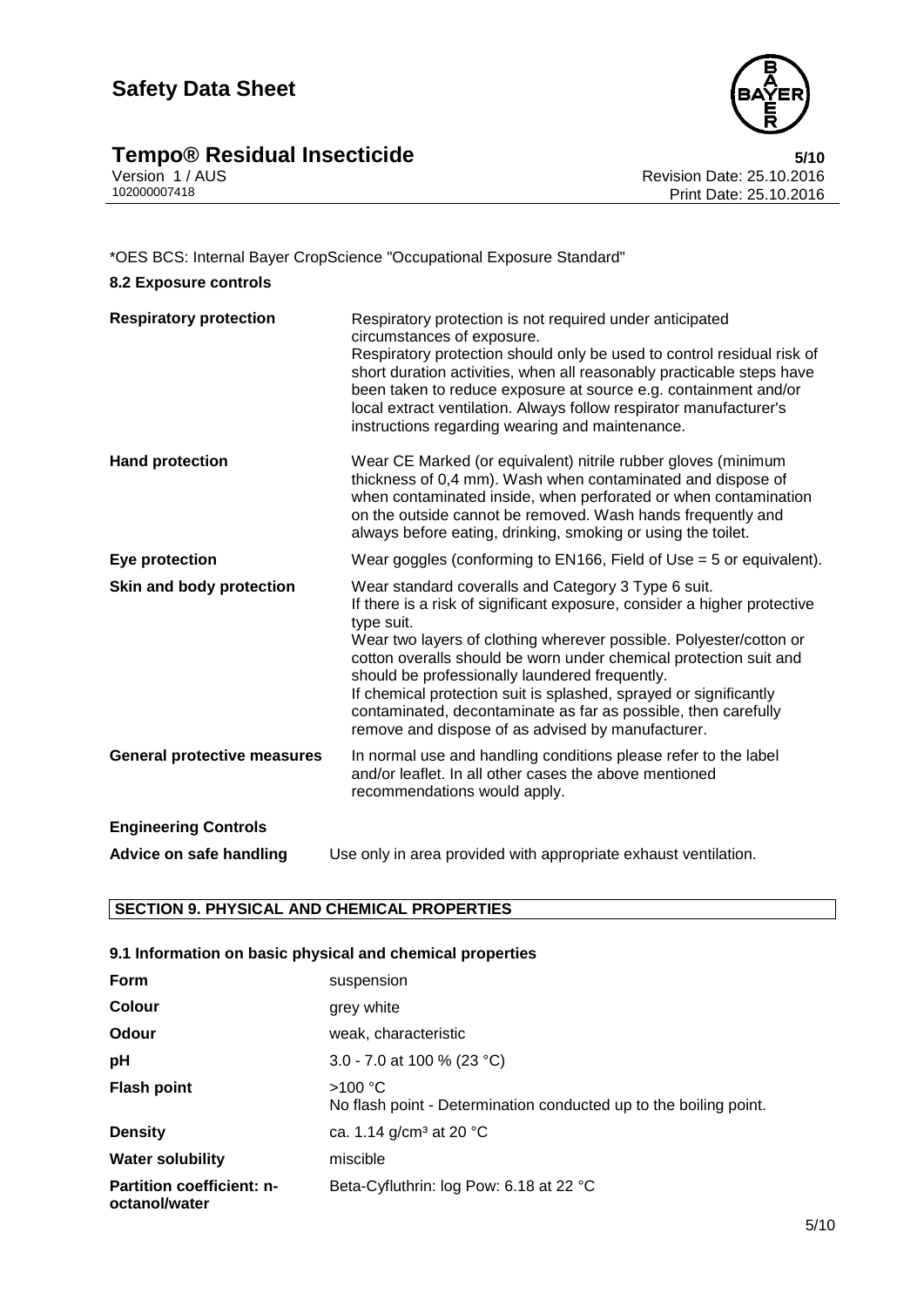



Version 1 / AUS<br>10200007418<br>Print Date: 25.10.2016 Print Date: 25.10.2016

**9.2 Other information** Further safety related physical-chemical data are not known.

#### **SECTION 10. STABILITY AND REACTIVITY**

| <b>10.1 Reactivity</b>                     |                                                                                                                                                                                  |
|--------------------------------------------|----------------------------------------------------------------------------------------------------------------------------------------------------------------------------------|
| <b>Thermal decomposition</b>               | Stable under normal conditions.                                                                                                                                                  |
| <b>10.2 Chemical stability</b>             | Stable under recommended storage conditions.                                                                                                                                     |
| 10.3 Possibility of<br>hazardous reactions | No hazardous reactions when stored and handled according to<br>prescribed instructions.                                                                                          |
| <b>10.4 Conditions to avoid</b>            | Extremes of temperature and direct sunlight.                                                                                                                                     |
| 10.5 Incompatible materials                | Strong acids, Bases, Strong oxidizing agents                                                                                                                                     |
| 10.6 Hazardous<br>decomposition products   | Thermal decomposition can lead to release of:<br>Hydrogen chloride (HCI)<br>Hydrogen cyanide (hydrocyanic acid)<br>Hydrogen fluoride<br>Carbon monoxide<br>Nitrogen oxides (NOx) |

#### **SECTION 11. TOXICOLOGICAL INFORMATION**

#### **11.1 Information on toxicological effects**

| <b>Acute oral toxicity</b>       | LD50 (Rat) $> 2,500$ mg/kg                                                                                                              |
|----------------------------------|-----------------------------------------------------------------------------------------------------------------------------------------|
| <b>Acute inhalation toxicity</b> | $LC50$ (Rat) > 4.524 mg/l<br>Exposure time: 4 h<br>Determined in the form of a respirable aerosol.<br>Highest attainable concentration. |
| <b>Acute dermal toxicity</b>     | LD50 (Rat) $> 4,000$ mg/kg                                                                                                              |
| <b>Skin irritation</b>           | No skin irritation (Rabbit)                                                                                                             |
| <b>Eye irritation</b>            | No eye irritation (Rabbit)                                                                                                              |
| <b>Sensitisation</b>             | Non-sensitizing. (Guinea pig)<br>OECD Test Guideline 406, Magnusson & Kligman test                                                      |

#### **Assessment mutagenicity**

Beta-Cyfluthrin was not mutagenic or genotoxic in a battery of in vitro and in vivo tests.

#### **Assessment carcinogenicity**

Beta-Cyfluthrin was not carcinogenic in lifetime feeding studies in rats and mice.

#### **Assessment toxicity to reproduction**

Beta-Cyfluthrin caused reproduction toxicity in a two-generation study in rats only at dose levels also toxic to the parent animals. The reproduction toxicity seen with Beta-Cyfluthrin is related to parental toxicity.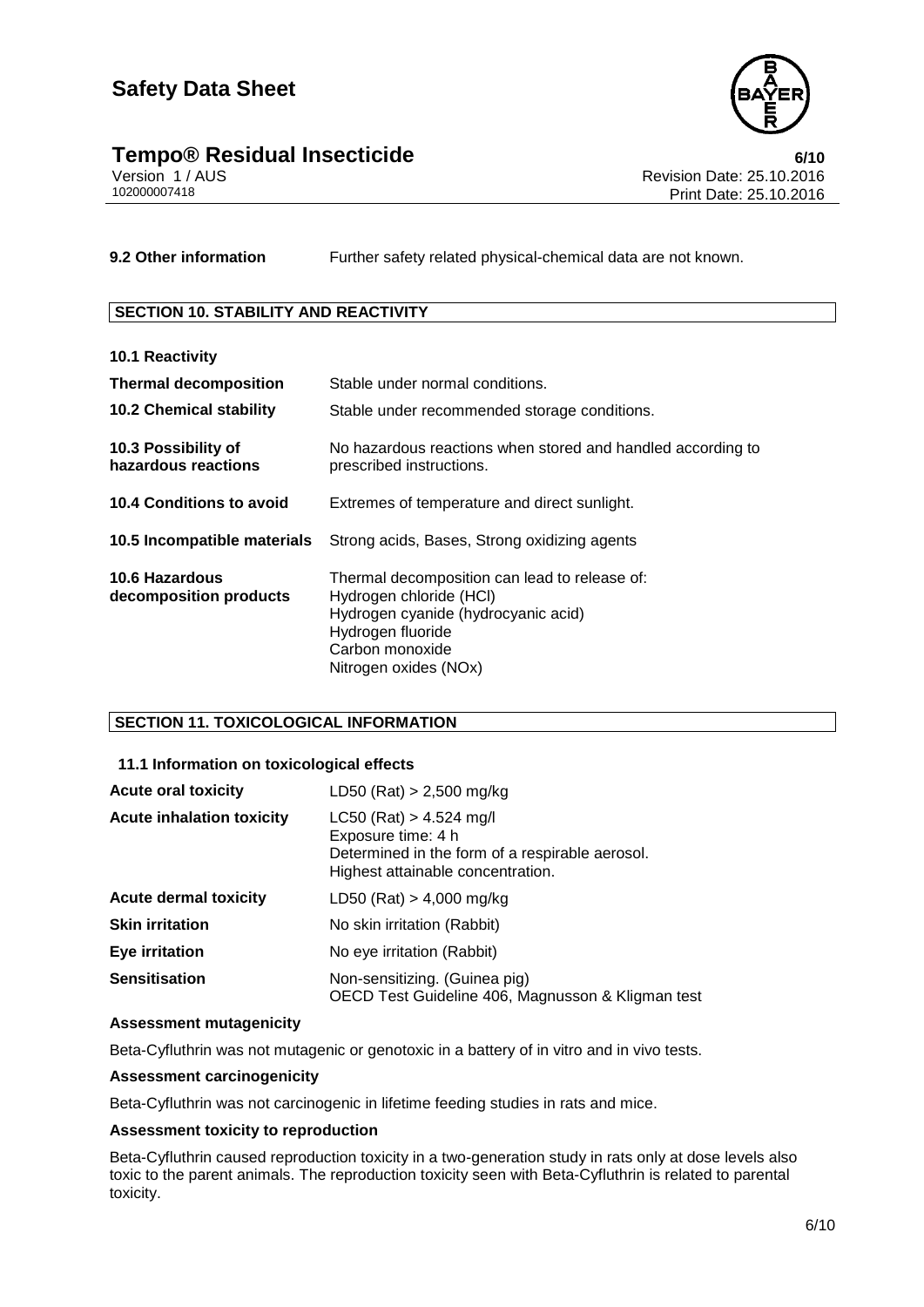



Version 1 / AUS<br>10200007418<br>Print Date: 25.10.2016 Print Date: 25.10.2016

#### **Assessment developmental toxicity**

Beta-Cyfluthrin caused developmental toxicity only at dose levels toxic to the dams. The developmental effects seen with Beta-Cyfluthrin are related to maternal toxicity.

#### **Assessment STOT Specific target organ toxicity – repeated exposure**

The toxic effects of Beta-Cyfluthrin are related to transient hyperactivity typical for pyrethroid neurotoxicity.

#### **Aspiration hazard**

Based on available data, the classification criteria are not met.

#### **Information on likely routes of exposure**

May cause skin irritation. May cause eye irritation. Toxic if swallowed.

**Early onset symptoms related to exposure** Refer to Section 4

**Delayed health effects from exposure** Refer to Section 11

**Exposure levels and health effects** Refer to Section 4

**Interactive effects** Not known

**When specific chemical data is not available** Not applicable

**Mixture of chemicals** Refer to Section 2.1

#### **SECTION 12. ECOLOGICAL INFORMATION**

| <b>12.1 Toxicity</b>                        |                                                                                                                                                                                                                             |
|---------------------------------------------|-----------------------------------------------------------------------------------------------------------------------------------------------------------------------------------------------------------------------------|
| <b>Toxicity to fish</b>                     | LC50 (Oncorhynchus mykiss (rainbow trout)) 0.000068 mg/l<br>Exposure time: 96 h<br>The value mentioned relates to the active ingredient.                                                                                    |
| <b>Toxicity to aquatic</b><br>invertebrates | EC50 (Daphnia magna (Water flea)) 0.00029 mg/l<br>Exposure time: 48 h<br>The value mentioned relates to the active ingredient.                                                                                              |
| <b>Toxicity to aquatic plants</b>           | IC50 (Desmodesmus subspicatus (green algae)) $> 0.01$ mg/l<br>Growth rate; Exposure time: 72 h<br>The value mentioned relates to the active ingredient.<br>No acute toxicity was observed at its limit of water solubility. |
| <b>Toxicity to other organisms</b>          | LD50 (Coturnix japonica (Japanese quail)) > 2,000 mg/kg                                                                                                                                                                     |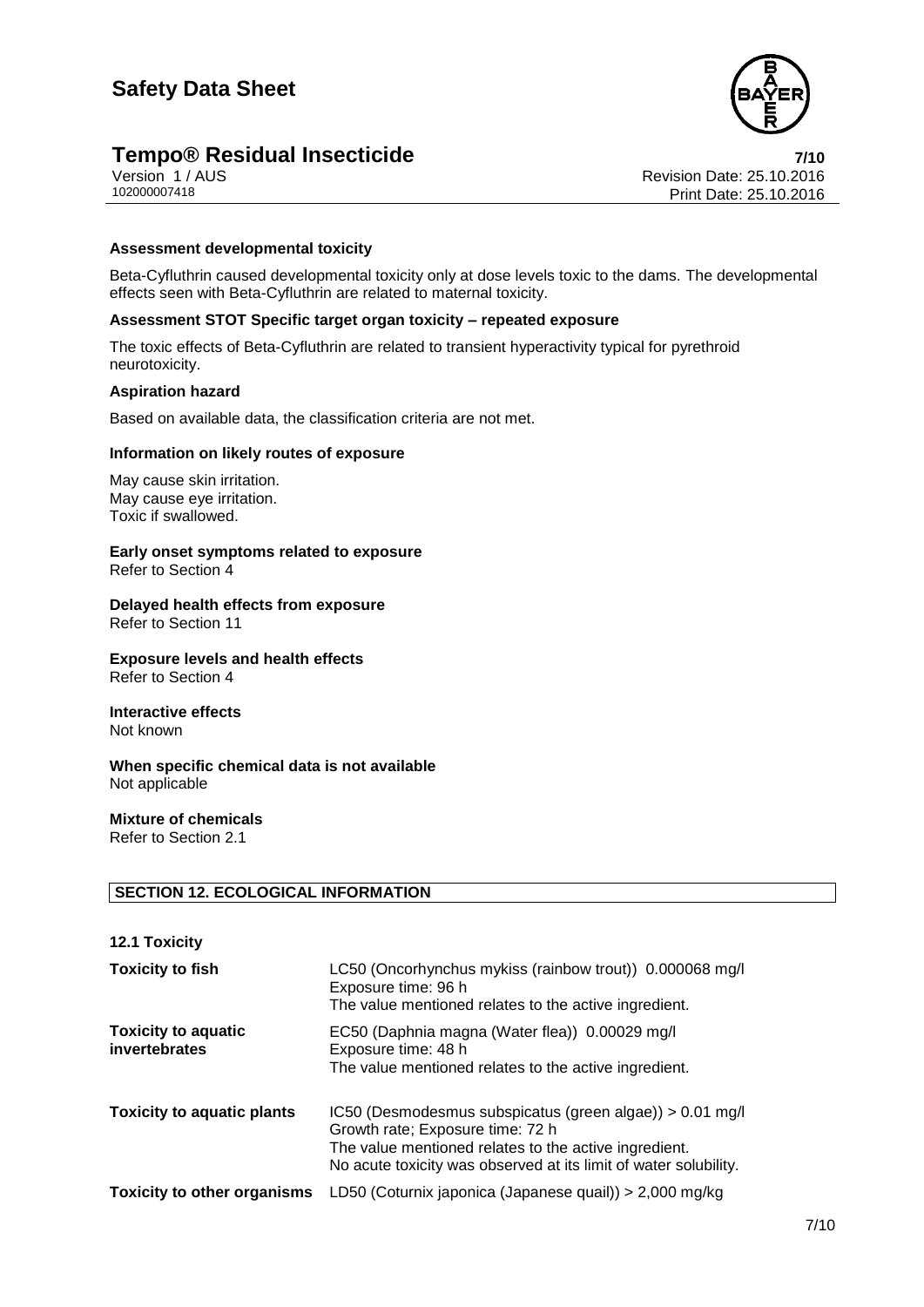

## **Tempo® Residual Insecticide**<br>Version 1/AUS **8/10**<br>Revision Date: 25.10.2016

Version 1 / AUS<br>10200007418<br>Print Date: 25.10.2016 Print Date: 25.10.2016

The value mentioned relates to the active ingredient beta-cyfluthrin.

| 12.2 Persistence and degradability          |                                                                                                 |
|---------------------------------------------|-------------------------------------------------------------------------------------------------|
| <b>Biodegradability</b>                     | Readily biodegradable.<br>The value mentioned relates to the active ingredient beta-cyfluthrin. |
| <b>Biodegradability</b>                     | Beta-Cyfluthrin:<br>Not rapidly biodegradable                                                   |
| Koc                                         | Beta-Cyfluthrin: Koc: 508 - 3179                                                                |
| 12.3 Bioaccumulative potential              |                                                                                                 |
| <b>Bioaccumulation</b>                      | Beta-Cyfluthrin: Bioconcentration factor (BCF) 506<br>Does not bioaccumulate.                   |
| 12.4 Mobility in soil                       |                                                                                                 |
| <b>Mobility in soil</b>                     | Beta-Cyfluthrin: Immobile in soil                                                               |
| 12.5 Other adverse effects                  |                                                                                                 |
| <b>Additional ecological</b><br>information | No other effects to be mentioned.                                                               |

#### **SECTION 13. DISPOSAL CONSIDERATIONS**

#### Metal drums and plastic containers:

Triple or preferably pressure rinse containers before disposal. Add rinsings to spray tank. Do not dispose of undiluted chemicals on site. If recycling, replace cap and return clean containers to recycler or designated collection point. If not recycling, break, crush or puncture and bury empty containers in a local authority landfill. If no landfill is available, bury the containers below 500 mm in a disposal pit specifically marked and set up for this purpose clear of waterways, desirable vegetation and tree roots. Empty containers and product should not be burnt.

#### **SECTION 14. TRANSPORT INFORMATION**

**ADG**

| UN number                  | 3082                                                   |
|----------------------------|--------------------------------------------------------|
| Transport hazard class(es) | 9                                                      |
| <b>Subsidiary Risk</b>     | None                                                   |
| Packaging group            | Ш                                                      |
| Description of the goods   | ENVIRONMENTALLY HAZARDOUS SUBSTANCE, LIQUID,<br>N.O.S. |
|                            | (BETA-CYFLUTHRIN SOLUTION)                             |
| Hazchem Code               | $\cdot$ 3Z                                             |

According to AU01, Environmentally Hazardous Substances in packagings, IBC or any other receptacle not exceeding 500 kg or 500 L are not subject to the ADG Code.

#### **IMDG**

| UN number                  | 3082 |
|----------------------------|------|
| Transport hazard class(es) | 9    |
| <b>Subsidiary Risk</b>     | None |
| Packaging group            | ш    |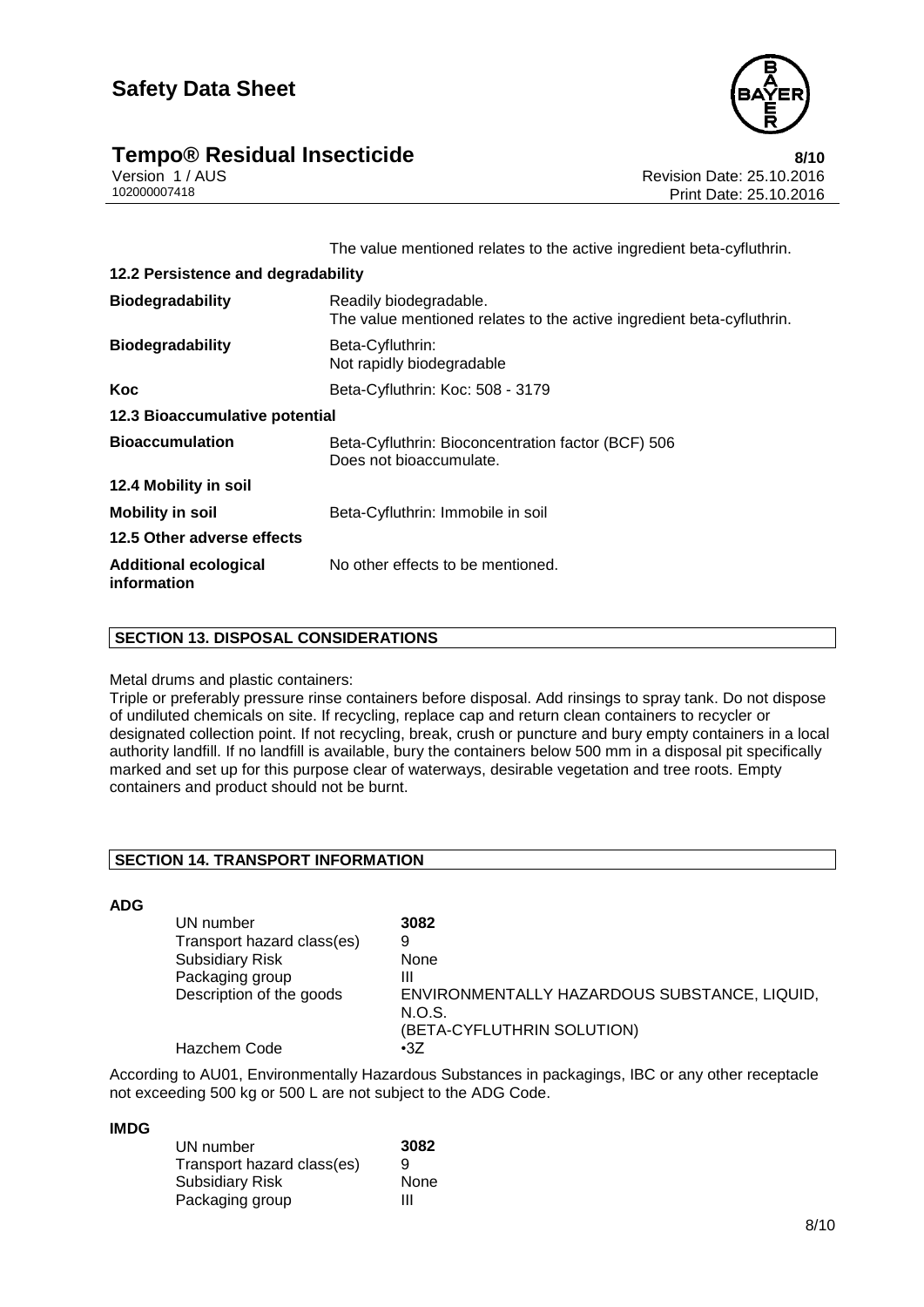

## **Tempo® Residual Insecticide**<br>
Version 1/AUS<br>
Revision Date: 25.10.2016

Version 1 / AUS<br>10200007418<br>102000007418<br>Revision Date: 25.10.2016 Print Date: 25.10.2016

|             | Marine pollutant<br>Description of the goods | <b>YES</b><br>ENVIRONMENTALLY HAZARDOUS SUBSTANCE, LIQUID,<br>N.O.S.<br>(BETA-CYFLUTHRIN SOLUTION) |
|-------------|----------------------------------------------|----------------------------------------------------------------------------------------------------|
| <b>IATA</b> |                                              |                                                                                                    |
|             | UN number                                    | 3082                                                                                               |
|             | Transport hazard class(es)                   | 9                                                                                                  |
|             | <b>Subsidiary Risk</b>                       | None                                                                                               |
|             | Packaging group                              | Ш                                                                                                  |
|             | Environm. Hazardous Mark                     | <b>YES</b>                                                                                         |
|             | Description of the goods                     | ENVIRONMENTALLY HAZARDOUS SUBSTANCE, LIQUID,<br>N.O.S.                                             |
|             |                                              | (BETA-CYFLUTHRIN SOLUTION)                                                                         |

#### **SECTION 15. REGULATORY INFORMATION**

Registered according to the Agricultural and Veterinary Chemicals Code Act 1994

Australian Pesticides and Veterinary Medicines Authority approval number: 54134

#### **SUSMP classification (Poison Schedule)**

Schedule 5 (Standard for the Uniform Scheduling of Medicines and Poisons)

#### **SECTION 16. OTHER INFORMATION**

**Trademark information** Tempo® is a registered trademark of the Bayer Group.

This SDS summarises our best knowledge of the health and safety hazard information of the product and how to safely handle and use the product in the workplace. Each user should read this SDS and consider the information in the context of how the product will be handled and used in the workplace including in conjunction with other products.

If clarification or further information is needed to ensure that an appropriate risk assessment can be made, the user should contact this company.

Our responsibility for products sold is subject to our standard terms and conditions, a copy of which is sent to our customers and is also available on request.

#### **Abbreviations and acronyms**

| <b>ADN</b>     | European Agreement concerning the International Carriage of Dangerous Goods by<br><b>Inland Waterways</b> |
|----------------|-----------------------------------------------------------------------------------------------------------|
| ADR.           | European Agreement concerning the International Carriage of Dangerous Goods by<br>Road                    |
| <b>ATE</b>     | Acute toxicity estimate                                                                                   |
| AU OEL         | Australia. OELs. (Adopted National Exposure Standards for Atmospheric                                     |
|                | Contaminants in the Occupational Environment)                                                             |
| CAS-Nr.        | <b>Chemical Abstracts Service number</b>                                                                  |
| <b>CEILING</b> | Ceiling Limit Value                                                                                       |
| Conc.          | Concentration                                                                                             |
| EC-No.         | European community number                                                                                 |